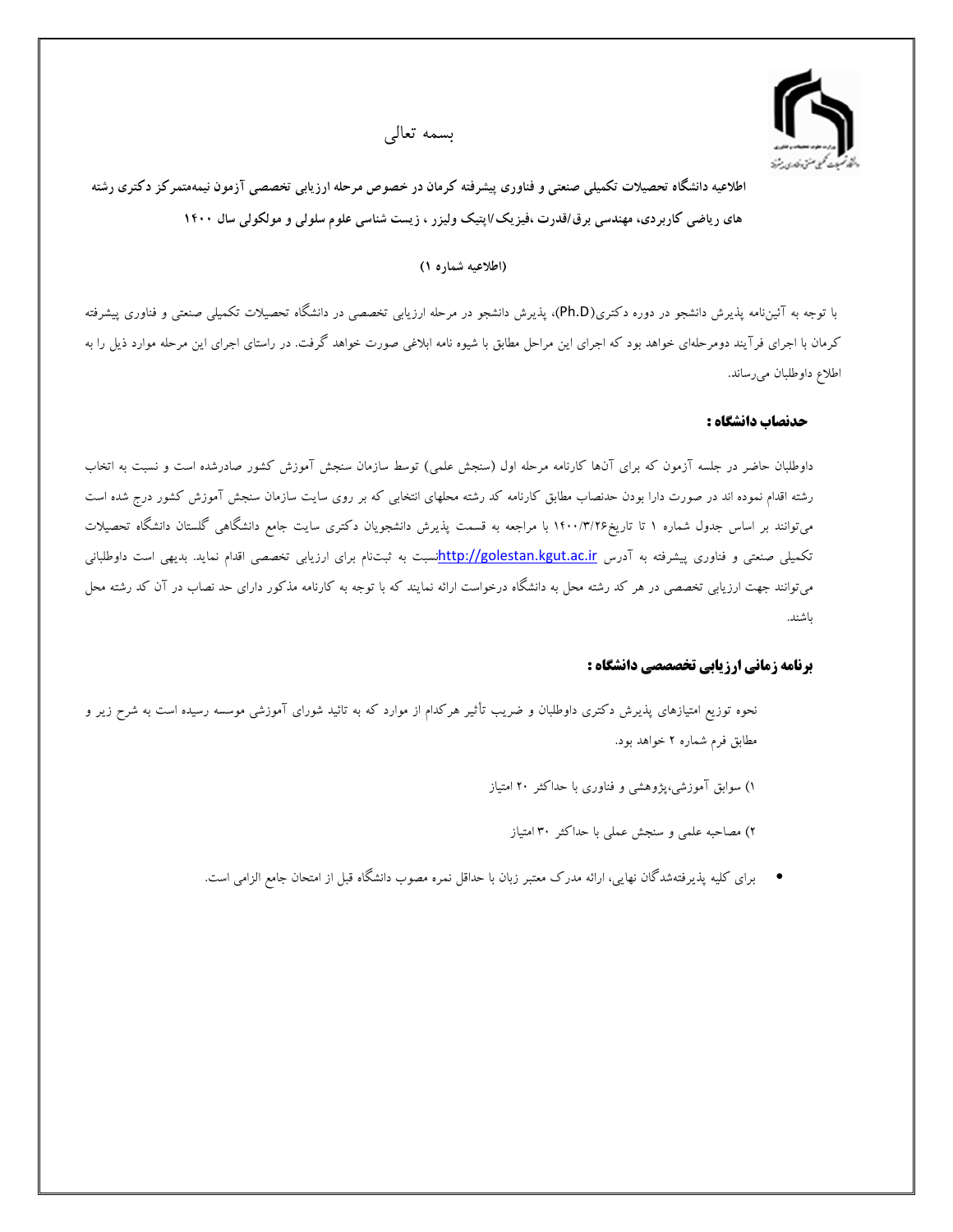| تاريخ مصاحبه                                     | نام دوره | نام رشته امتحانی-گرایش          |
|--------------------------------------------------|----------|---------------------------------|
| $1f \cdot \frac{1}{f}$ ۱۴۰۰/۴/۳ و ۱۴۰۰/۴/۳       | ر وزانه  | مهندسی برق/قدرت                 |
| ۱۴۰۰/۳/۲۹ و ۱۴۰۰/۳/۳۰ و ۱۴۰۰/۴/۲                 | ر وزانه  | فیزیک/اپتیک و لیزر              |
| $\Gamma$ ۱۴۰۰/۴/۸ و ۱۴۰۰/۴/۷                     | ر وزانه  | زیست شناسی علوم سلولی و مولکولی |
| $\lceil f \cdot \cdot / f / f \rceil$ و ۱۴۰۰/۴/۱ | ر وزانه  | ریاضی /کاربردی                  |

جدول شماره ۱ : کد و تاریخ مصاحبه رشته محلهای موردپذیرش دانشگاه تحصیلات تکمیلی صنعتی وفناوری پیشرفته

### نحوه ثبتنام:

داوطلبان لازم است نسبت به ثبتنام الكترونيكي از طريق سامانه جامع دانشگاهي گلستان( /http://golestan.kgut.ac.ir ، قسمت پذيرش دانشجوی دکتری نیمهمتمرکز سال ۱۴۰۰)اقدام نموده و پس از تکمیل فرم مشخصات اولیه و ثبت موقت مشخصات داوطلب نام کاربری و رمز عبور تعیین شده را دریافت نموده و مجدداً از قسمت ورود به سیستم با نام کاربری و رمز عبور دریافتی وارد سایت گلستان شده ومدارک موردنیازبه شرح زیررا به فرمت مناسب تهیه ودرسامانه مذکوردرمحلهای مناسب بارگذاری نمایند.

درصورت ضرورت صرفاً با شماره تلفن ۱۳۴۳۱۶۲۳۲۶۳ و یا ۱۳۴۳۱۶۲۳۱۶۳ ایام ثبت نام،درروزهای اداری( شنبه الی چهارشنبه)ازساعات ۸:۳۰ الي ۱۳:۰۰ پاسخگوي داوطلبان خواهد بود.

#### مدارک موردنیاز:

۱- اسکن مدارک کارشناسی و کارشناسی ارشد که معدل در آن قیدشده باشد.

تبصره ۱- معرفیشدگانی که دانشجوی سال آخر دوره کارشناسی ارشد میباشند و حداکثر تا تاریخ ۱۴۰۰/۶/۳۰ فارغ|لتحصیل خواهند شد بایستی اصل گواهی تائید شده توسط دانشگاه یا موسسه آموزش عالی محل تحصیل مطابق فرم ضمیمه مندرج در صفحه ۷۰دفترچه شماره ۱راهنمای شرکت در آزمون(یا صفحه ۱۷۵ دفترچه شماره ۲ انتخاب رشته ) مذکور را ارائه نماید.

تبصره ۲- معرفی شدگانی که به دلایلی قادر به ارائه اصل مدرک یا مدارک مندرج در بند ۱ نمیباشند لازم است گواهی تأییدشده توسط دانشگاه یا موسسه آموزش عالی محل اخذ مدرک را ارائه نماید.

تبصره ۳: معرفی شدگانی که در دو مقطع کاردانی و کارشناسی دانش آموخته شده اند لازم مدرک دانش آموختگی و یا گواهی فارغ التحصیلی هر دو مقطع را ارائه نمایند.

۲- اسکن شناسنامه و کارت ملی

۳– اسکن کارت نظاموظیفه: مدرکی که وضعیت نظاموظیفه معرفی¢ده را با توجه به بند مقررات وظیفه عمومی مندرج در صفحه سوم دفترچه شماره ۱ راهنمای شرکت در آزمون مذکور را مشخص نماید.

۴– برای آن دسته از معرفی شدگانی که از امتیاز مربی در این آزمون استفاده نمودهاند، ارائه اسکن گواهی مبنی بر اینکه عضو هیئتعلمی رسمی قطعی یا رسمی آزمایشی بوده که به تأیید بالاترین مقام مسئول نیز رسیده باشد.

۵– ارائه اسکن مدرکی که نشاندهنده وضعیت استفاده از سهمیه رزمندگان و ایثار گران باشد، برای آن دسته از داوطلبانی که از این سهمیهها استفاده نمودهاند الزامي است.